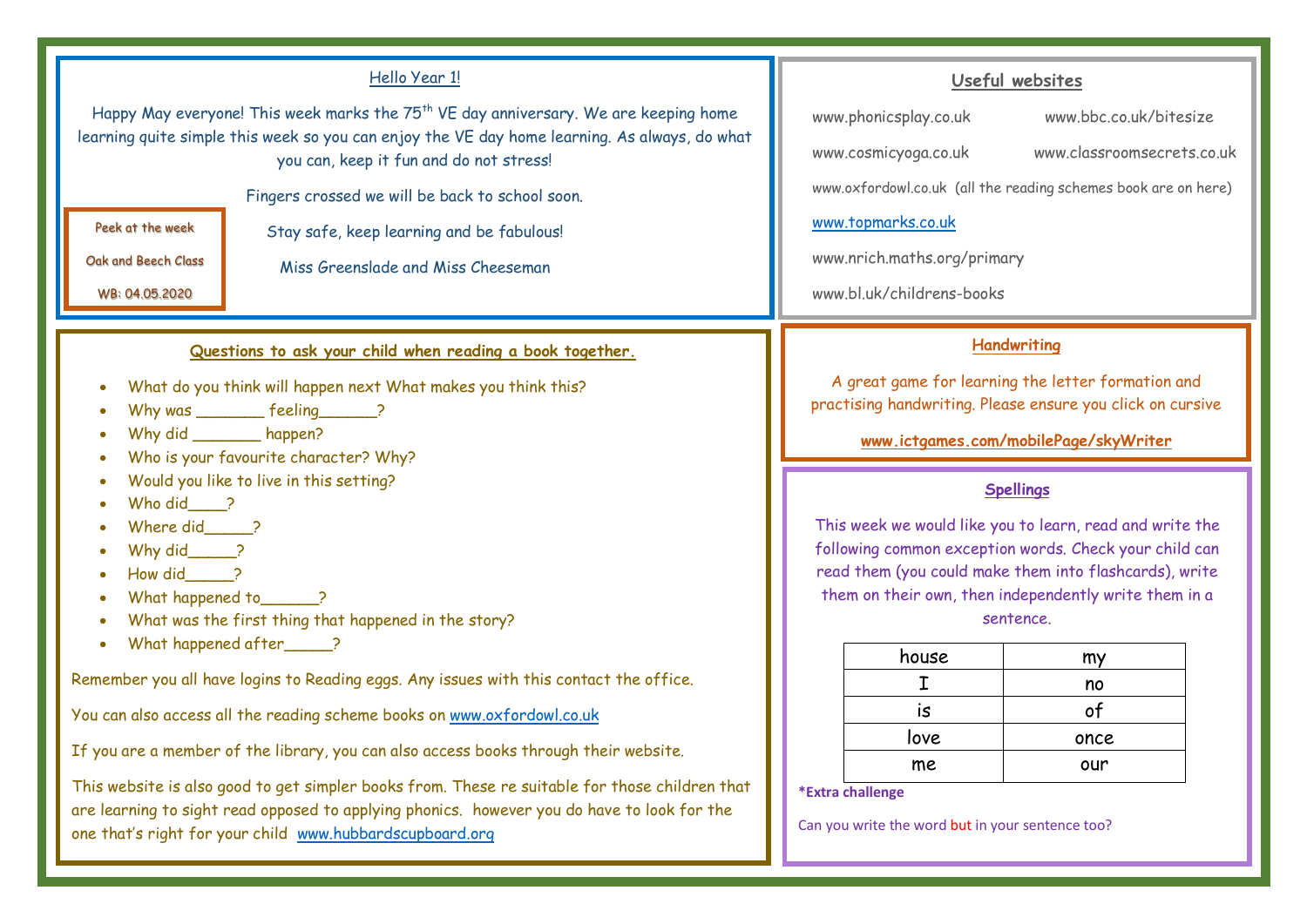# **Maths**

# **Making equal groups**

This week we would like you to work on counting in equal groups using groups of 2, 5 and 10. If you can, explore within 50. In the topic multiplication and division, you will find there are lots of overlaps and similarities and that we do not actually use the language "*times*" for multiplication. Instead the children are given opportunities to count equal groups, share objects into equal groups. We also ensure the children can record their calculations in a variety of ways depending on ability. It is important children have the opportunity to say their sentences aloud. There are examples below of how to record these calculations. Please do not feel you have to record using all of them. Please start by using real life objects such as marbles, leaves, pieces of pasta etc. Put the objects into equal groups then find the total. Say the sentence out loud then record the calculation using numbers 2+2+2=6. You can then move onto different ways of recording, please see the photo below to show you.

There are 2 apples in each bowl. How many apples are there in 3 bowls? number line 10 Make an arra. ure 2 apples in each There are 3 saws. There are b apples altogether



### There are 20 pigs.

Simon shares the pigs into four equal groups. Lucy shares the pigs into four unequal groups. Can you show how Simon and Lucy shared the pigs?

**How many equal groups of 2, 5 and 10 can you make?**

### **White Rose Maths link**

https://wrm-13b48.kxcdn.com/wpcontent/uploads/2020/homelearning/yea r-1/Lesson-4-Y1-Summer-Block-1-WO3- Add-equal-groups-2020.pdf

# *Check out this game*

https://pbskids.org/curiousgeorge/busyday/ dogs/